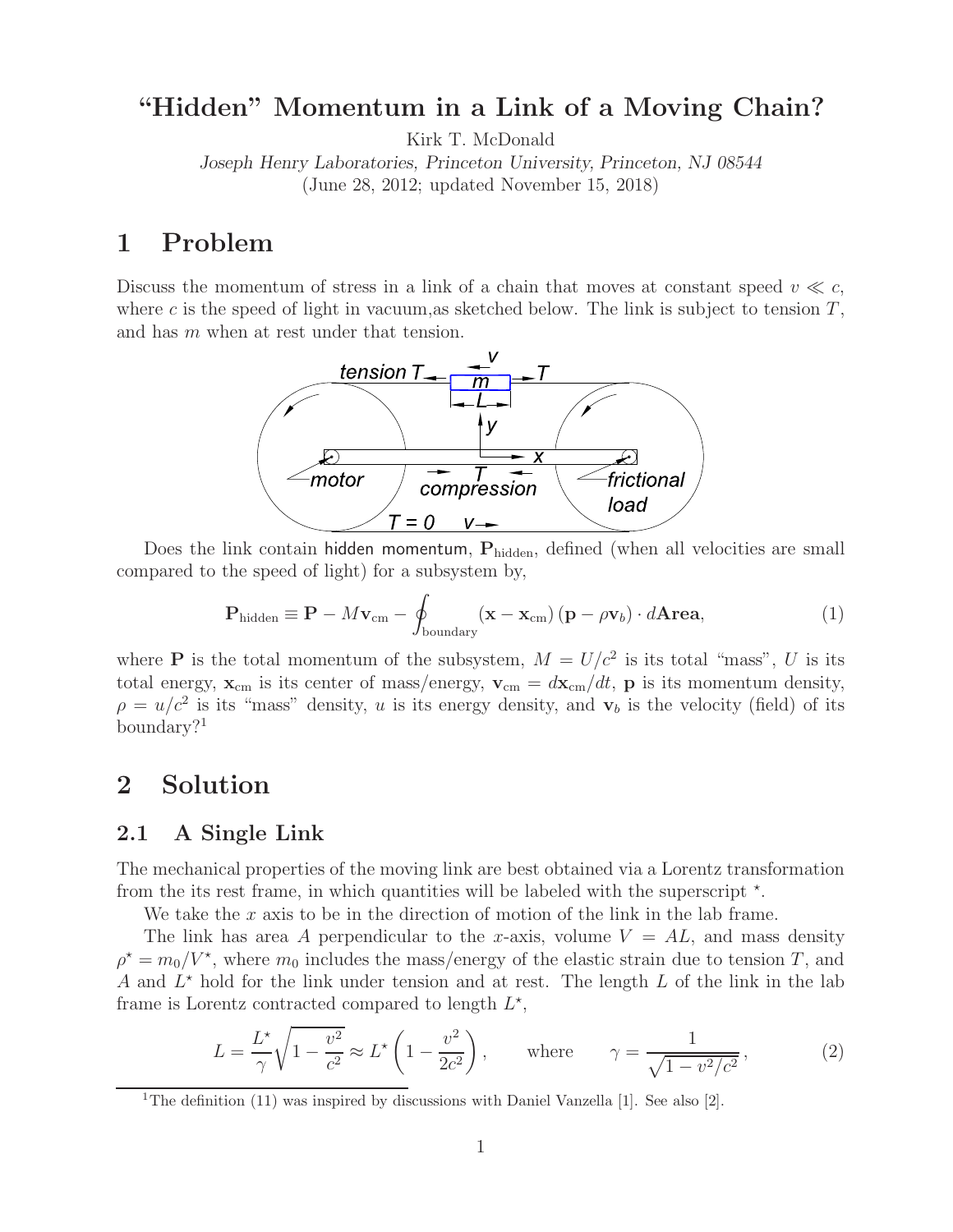for  $v \ll c$ . Similarly, the lab-frame volume is Lorentz contracted,

$$
V = \frac{V^{\star}}{\gamma} \approx V^{\star} \left( 1 - \frac{v^2}{2c^2} \right),\tag{3}
$$

The stress-energy-momentum tensor in the rest frame of the link is,

$$
\mathsf{T}^{\star\mu\nu} = \begin{pmatrix} \rho^{\star}c^2 & 0 & 0 & 0 \\ 0 & -T/A & 0 & 0 \\ 0 & 0 & 0 & 0 \\ 0 & 0 & 0 & 0 \end{pmatrix}, \tag{4}
$$

The Lorentz transformation  $L_x$  from the rest frame to the lab frame in which the link has velocity **v** =  $-v \hat{\mathbf{x}}$  can be expressed in tensor form as,

$$
L_x^{\mu\nu} = \begin{pmatrix} \gamma & -\gamma v/c & 0 & 0 \\ -\gamma v/c & \gamma & 0 & 0 \\ 0 & 0 & 1 & 0 \\ 0 & 0 & 0 & 1 \end{pmatrix},
$$
(5)

where  $\gamma = 1 \sqrt{1 - v^2/c^2} \approx 1 + v^2/2c^2$  when  $v \ll c$ . Hence, the energy-momentum-stress tensor in the lab frame is given by,

$$
\mathsf{T}^{\mu\nu} = (\mathsf{L}_x \mathsf{T}^{\star} \mathsf{L}_x)^{\mu\nu} = \begin{pmatrix} \frac{\gamma^2 (\rho^{\star} c^2 - v^2 T/A c^2)}{-\gamma^2 v (\rho^{\star} c^2 - T/A)/c} & -\gamma^2 v (\rho^{\star} c^2 - T/A)/c & 0 & 0\\ -\gamma^2 v (\rho^{\star} c^2 - T/A)/c & \gamma^2 (\rho^{\star} v^2 - T/A) & 0 & 0\\ 0 & 0 & 0 & 0\\ 0 & 0 & 0 & 0 \end{pmatrix} . \tag{6}
$$

The mass density  $\rho = u/c^2 = T^{00}/c^2$  in the lab frame is,

$$
\rho = \frac{\gamma^2}{c^2} \left( \rho^{\star} c^2 - \frac{v^2 T}{Ac^2} \right) \approx \rho^{\star} \left( 1 + \frac{v^2}{c^2} \right),\tag{7}
$$

to order  $1/c^2$ . Hence, the mass M is,

$$
M = \rho V = \frac{\rho V^*}{\gamma} \approx m_0 \left( 1 + \frac{v^2}{2c^2} \right),\tag{8}
$$

the momentum density **p** is given by  $p_i = T^{0i}/c$ ,

$$
\mathbf{p} = -\frac{\gamma^2 v}{c^2} \left( \rho^* c^2 - \frac{T}{A} \right) \hat{\mathbf{x}} \approx \left( \rho - \frac{T}{c^2 A} \right) \mathbf{v},\tag{9}
$$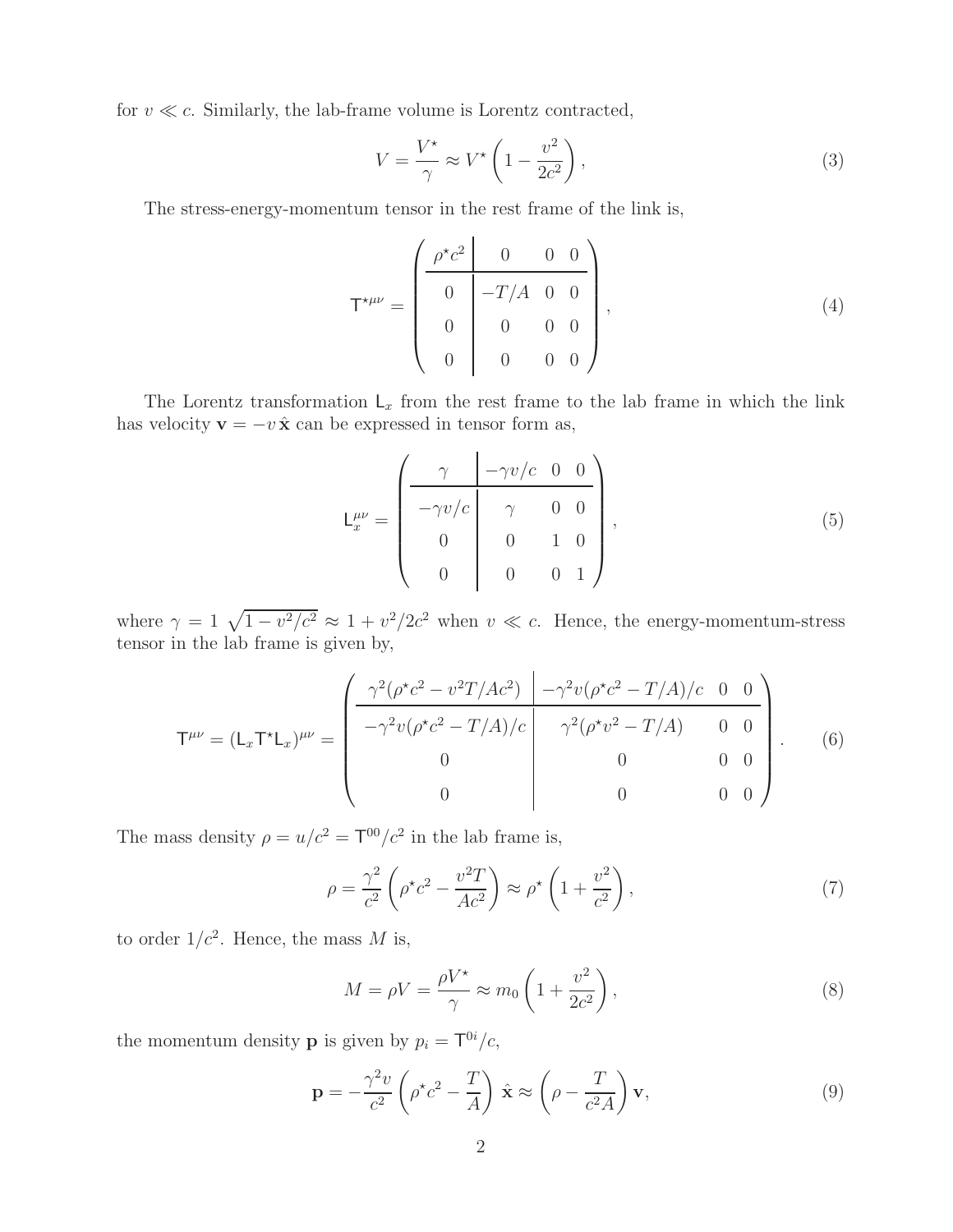and the total momentum  $P$  of the link in the lab frame is,

$$
\mathbf{P} = \mathbf{p}V \approx \left[ m_0 \left( 1 + \frac{v^2}{2c^2} \right) - \frac{TL}{c^2} \right] \mathbf{v} = \left( M - \frac{TL}{c^2} \right) \mathbf{v} \,. \tag{10}
$$

The velocity of the center of mass/energy of the link, and of the boundary of the link, is,

$$
\mathbf{v}_{\rm cm} = \mathbf{v}_b = \mathbf{v} = v \,\hat{\mathbf{x}}.\tag{11}
$$

We consider the link at the instant when  $\mathbf{x}_{cm} = 0$ , so the two ends of the link have xcoordinates  $\pm L/2$ . Then, according to definition (1), the link has no hidden momentum in the lab frame,

$$
\mathbf{P}_{\text{hidden}} = \mathbf{P} - M\mathbf{v}_{\text{cm}} - \oint_{\text{boundary}} (\mathbf{x} - \mathbf{x}_{\text{cm}}) (\mathbf{p} - \rho \mathbf{v}_b) \cdot d\mathbf{Area}
$$
  
=  $\mathbf{P} - M\mathbf{v}_{\text{cm}} - \mathbf{p}V + \rho V\mathbf{v}_b = 0,$  (12)

since  $\mathbf{v}_{\text{cm}} = \mathbf{v}_b$ .

Although the total momentum **P** of the link in the lab frame has two "relativistic" terms of order  $1/c^2$ , as given in eq. (10), there is no hidden momentum in the link, according to definition (1).

#### **2.1.1 Alternative Analysis**

Daniel Vanzella noted that if the center-of-mass/energy velocity in definition (1) is the microscopic velocity, then the "hidden" momentum (of a subsystem) can also be written as,

$$
\mathbf{P}_{\text{hidden}} = -\int \frac{f^0}{c} (\mathbf{x} - \mathbf{x}_{\text{cm}}) \, d\text{Vol},\tag{13}
$$

where,

$$
f^{\mu} = \frac{\partial T^{\mu\nu}}{\partial x^{\nu}}.
$$
\n(14)

is the 4-force density exerted on the subsystem by all other subsystems, and  $T^{\mu\nu}$  is the stress-energy-momentum tensor of the subsystem.

In the present example,  $f^0 = \partial T^{0\nu}/\partial x^{\nu}$  vanishes inside the link, while having  $\delta$ -function terms at the ends of the link. We consider that the integral in eq. (13) is taken over only the interior of the physical volume of the subsystem (*i.e.*, of the link), in which case we again find  $\mathbf{P}_{\text{hidden}} = 0.2$ 

<sup>2</sup>D. Vanzella appeared to argue that the boundary integral in eq. (12) can be neglected, and that the volume integral in eq. (13) should include the delta functions at the ends, in which case he found  $P_{\text{hidden}} = P - Mv_{\text{cm}} = -TLv/c^2$  by both forms. For a case where this procedure leads to different values of the "hidden" momentum using forms (12) and (13), see the footnote in [3].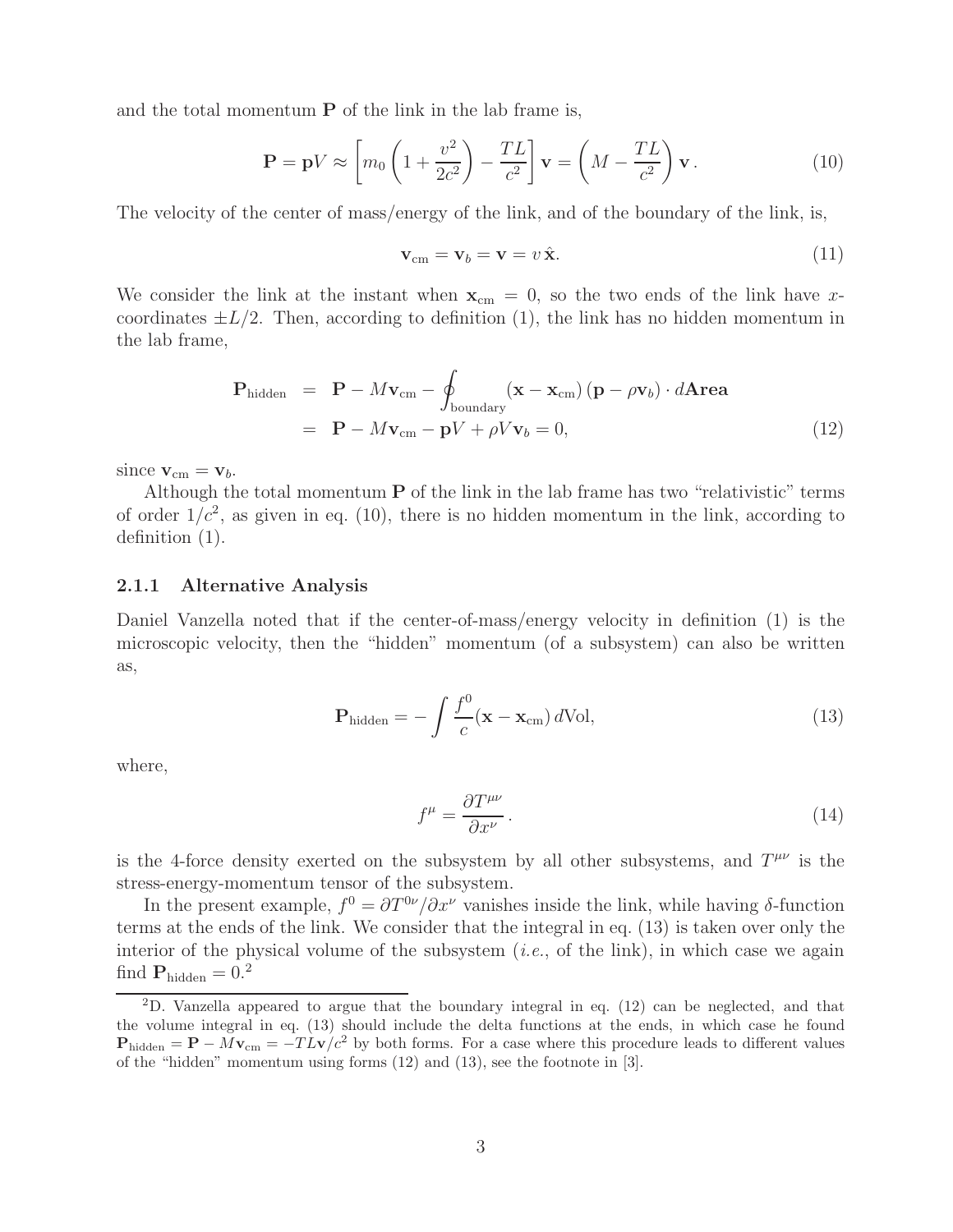#### **2.1.2 Link with Variable Mass Density**

Suppose the mass density  $\rho(x)$  of the link varies with position. The internal stress  $T/A$  does not vary with position if the link is not accelerating. Then,  $M = A \int \rho(x) dx$  at order  $1/c^2$ , such that ,

$$
\mathbf{p}(x) = \left(\rho(x) - \frac{T}{Ac^2}\right)\mathbf{v}, \qquad \mathbf{P} = A \int \mathbf{p}(x) dx = M\mathbf{v} - \frac{T L \mathbf{v}}{c^2}, \tag{15}
$$

$$
\mathbf{p} - \rho \mathbf{v}_b = -\frac{T\mathbf{v}}{Ac^2}, \qquad \oint_{\text{boundary}} (\mathbf{x} - \mathbf{x}_{cm}) (\mathbf{p} - \rho \mathbf{v}_b) \cdot d\mathbf{Area} = -\frac{T L \mathbf{v}}{c^2}, \qquad (16)
$$

recalling that  $\mathbf{v}_{cm} = \mathbf{v}_b = \mathbf{v}$ , and hence,

$$
\mathbf{P}_{\text{hidden}} = \mathbf{P} - M\mathbf{v}_{\text{cm}} - \oint_{\text{boundary}} (\mathbf{x} - \mathbf{x}_{\text{cm}}) (\mathbf{p} - \rho \mathbf{v}_b) \cdot d\mathbf{Area}
$$

$$
= M\mathbf{v} - \frac{TL\mathbf{v}}{c^2} - M\mathbf{v} + \frac{TL\mathbf{v}}{c^2} = 0,
$$
(17)

as found previously for a link with uniform mass density.

### **2.2 A Belt/Chain That Transfers Energy**



A common application of a belt/chain loop is to transfer energy from the drive pulley/sprocket (on the left in the figure on p. 1) to the driven pulley/sprocket (on the right). In this case the tension in the lower part of the belt/chain could be zero. Note that the direction of flow of energy is opposite to the direction of the velocity of the (upper) part of the chain loop that is under tension.<sup>3</sup>

<sup>3</sup>This problem was discussed by Hertz, Note 29, p. 276 of [4]: *Consider a steam engine which drives a dynamo by means of a strap running from the dynamo and back, and which in turn works an arc lamp by means of a wire reaching to the lamp and back again. In ordinary language we say—and no exception need be taken to such a mode of expression—that energy is transferred from the steam engine by means of the strap to the dynamo, and from this again to the lamp by the wire. But is there any clear meaning in asserting that the energy travels from point to point along the stretched strap in a direction opposite to that in which the strap itself move? And if not, can there be any more clear meaning in saying that the energy travels from point to point along the wires, or—as Poynting says—in the space between the wires? There are difficulties here which badly need clearly up.*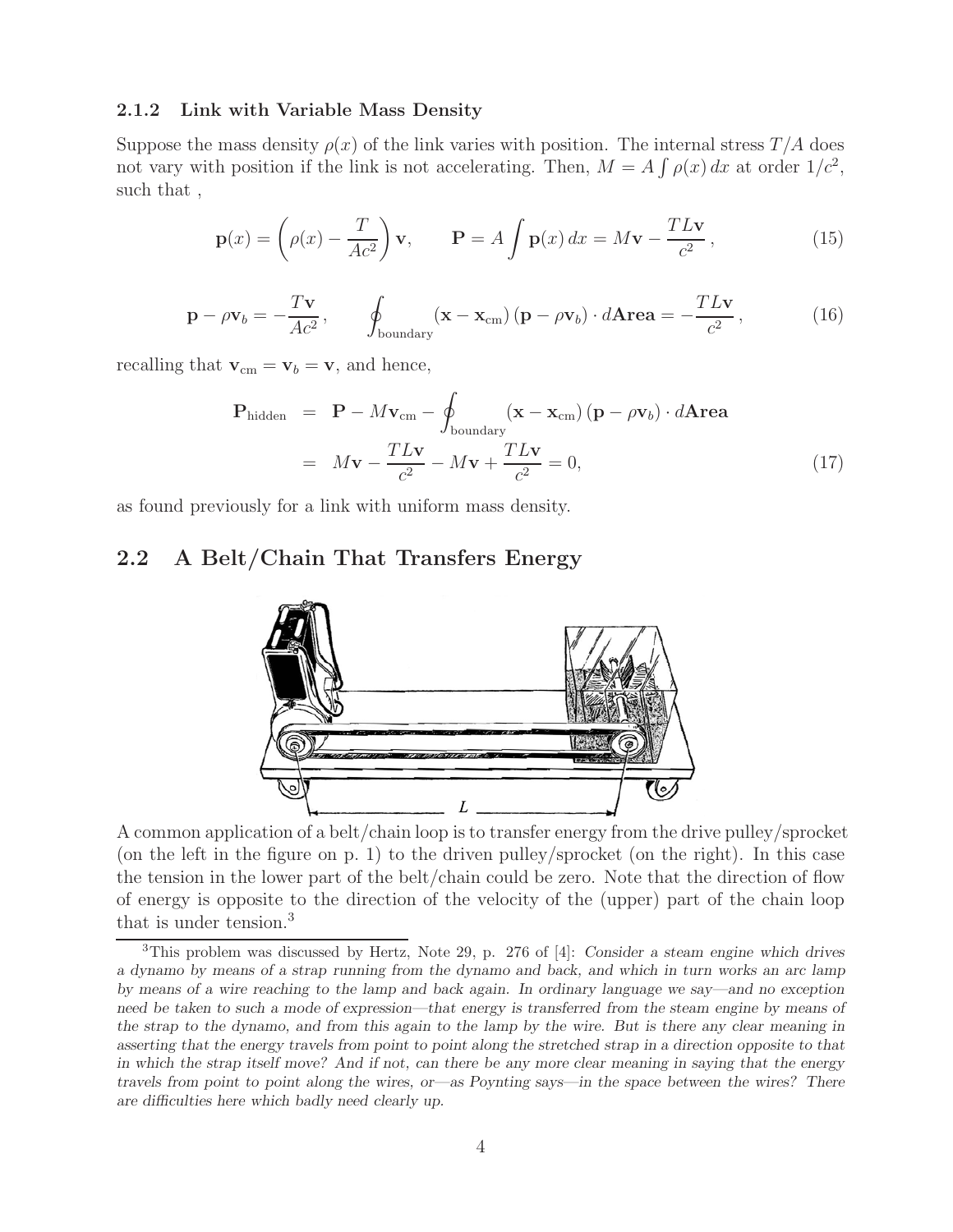Consider now the entire system, which includes an energy source on the left, say a battery, and an energy sink on the right, say a pool of water driving by a paddle wheel.<sup>4</sup> We work in the frame of the system, the ' frame, which may or may not be at rest in the lab frame.

The mass of the links is the same in both the upper and lower parts of the chain, recalling eq. (8). However, the momentum densities have different magnitudes because the tension is zero in the lower part of the chain. Recalling eq. (9), we now have that,

$$
\mathbf{p}_{\text{upper}}' = -\frac{\gamma^2 v}{c^2} \left( \rho^{\star} c^2 - \frac{T}{A} \right) \hat{\mathbf{x}} \approx \left[ \rho^{\star} \left( 1 + \frac{v^2}{c^2} \right) - \frac{T}{c^2 A} \right] \mathbf{v}, \tag{18}
$$

$$
\mathbf{p}'_{\text{lower}} = \frac{\gamma^2 v \rho^{\star} c^2}{c^2} \approx -\rho^{\star} \left( 1 + \frac{v^2}{c^2} \right) \mathbf{v},\tag{19}
$$

and the total momentum  $\mathbf{P}^*$  of the chain is,

$$
\mathbf{P}' = (\mathbf{p}'_{\text{upper}} + \mathbf{p}'_{\text{lower}}) V \approx -\frac{TL}{c^2} \mathbf{v},\tag{20}
$$

which is also the total momentum of the system in the ' frame.

If we regard the belt/chain as continuous, then the center of mass/energy of the belt is fixed in the frame of the system, so the moving belt makes no contribution to the velocity of the center-of-mass-energy.<sup>5</sup>

Associated with the momentum density in the belt is a flux  $S^*$  of energy,

$$
\mathbf{S}' = c^2 (\mathbf{p}'_{\text{upper}} + \mathbf{p}'_{\text{lower}}) = -\frac{T}{A} \mathbf{v}.
$$
 (21)

Integrating this over the cross section of the belt, the power transmitted to the load is,

$$
\frac{dU'}{dt'} = S'A = Tv.\tag{22}
$$

The corresponding rate of increase of the load (ignoring radiation losses) is,

$$
\frac{dM'}{dt'} = \frac{1}{c^2} \frac{dU'}{dt'} = \frac{Tv}{c^2}.
$$
\n
$$
(23)
$$

The mass transfer is over distance  $D'$  between the battery and the load, so the velocity of the center of mass/energy of the system (in the frame of the system) is given by,

$$
M'\mathbf{v}_{\rm cm}' = \frac{dM'}{dt'}D' = -\frac{TD'}{c^2}\mathbf{v}.
$$
\n(24)

The load end of distance  $D'$  is in line with the right horizontal end of the belt. If the battery is not in line with the left horizontal end of the belt, then flow of electrical energy from the battery to the motor would have an x-component, which would then require us

<sup>&</sup>lt;sup>4</sup>This example is from  $\overline{p. 147 \text{ of } [5]}$ .

<sup>&</sup>lt;sup>5</sup>If we consider the upper, horizontal portion of the belt to be a subsystem, its center of mass/energy is fixed, and its boundary is not moving. Then, as in eq. (12), there is no "hidden" momentum in this subsystem, according to the definition (1).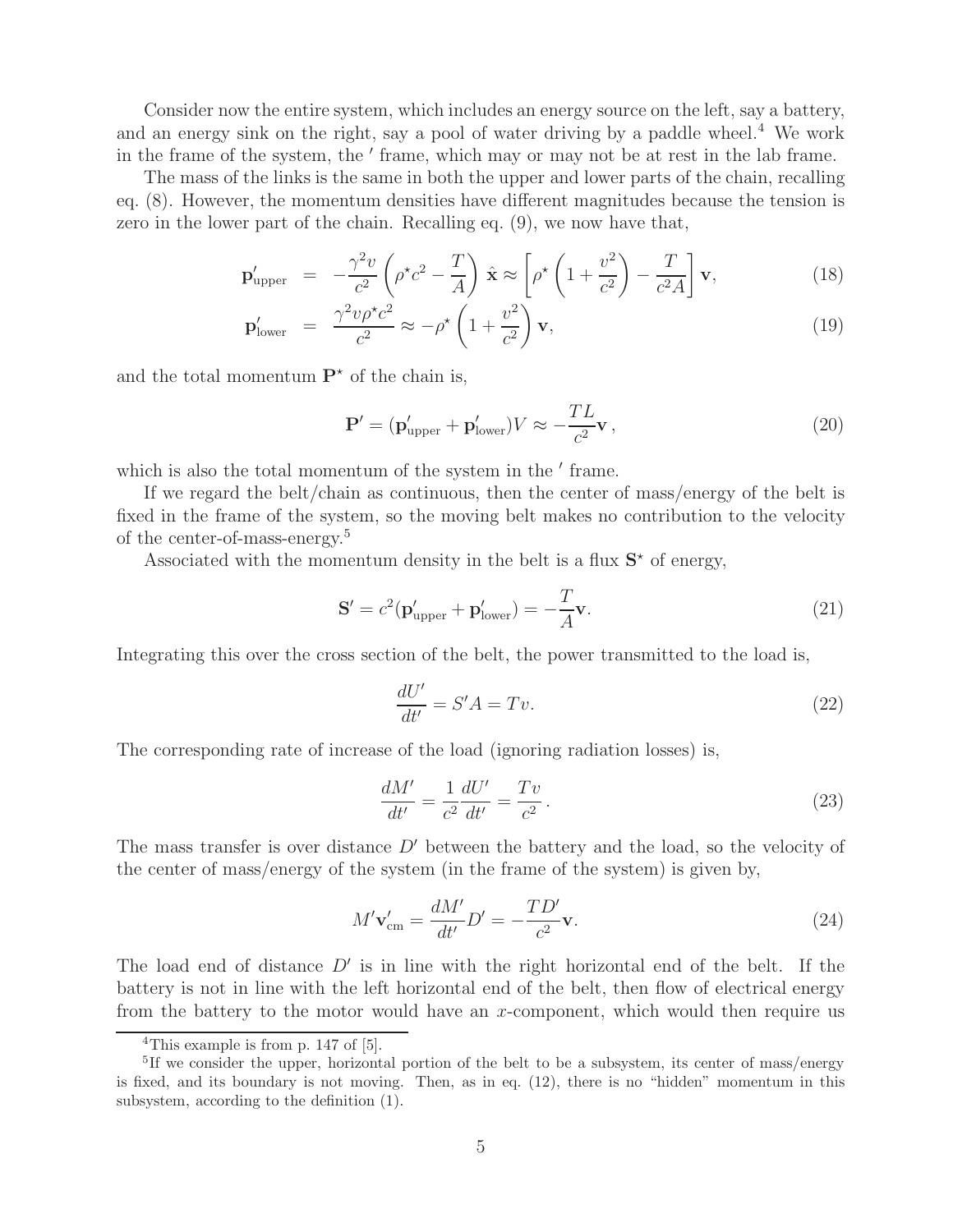to consider electromagnetic momentum. For simplicity, we take  $D' = L' = L^*/\gamma = \text{length}$ of the horizontal portion of the belt in the  $'$  frame, so that we can regard this example as purely mechanical, and so,

$$
M'\mathbf{v}_{\rm cm}' = \frac{dM'}{dt'}L' = -\frac{TL'}{c^2}\mathbf{v} = \mathbf{P}'.\tag{25}
$$

According to definition (1) the "hidden" momentum of the entire system (which has no boundary) in the ' frame is,

$$
\mathbf{P}_{\text{hidden}}' = \mathbf{P}' - M'\mathbf{v}_{\text{cm}}' = 0. \tag{26}
$$

The frame of the system is not its center-of-mass/energy frame, because the velocity of the center of mass in this frame is,

$$
\mathbf{v}_{\rm cm}' = -\frac{TL'}{Mc^2}\mathbf{v}.\tag{27}
$$

Taking the lab frame to be that in which the center of mass of the system is at rest, the entire system has lab-frame velocity,

$$
\mathbf{v}_{\text{system}} = \frac{TL'}{Mc^2} \mathbf{v}.
$$
 (28)

#### **2.2.1 Relativity of Steady Energy Flow**

In the  $'$  frame (the rest frame of the battery and load) we identified the flow of energy  $(21)$ from the battery to the load as taking place inside the upper horizontal portion of the belt.

However, there is no flow of energy in that portion of the belt there in its rest frame, the - frame, as considered in sec. 2.1.

In the  $\star$  frame the lower portion of the belt has velocity  $-2v$  and has a flow of energy  $-2\gamma^2 \rho^* c^2 \mathbf{v}$  due to the bulk mass transport in that portion of the belt. This does not account for the flow of energy from the battery to the load.

Rather, we should consider the baseplate of the system, which is under compression, and has velocity  $-\mathbf{v}$  in the  $\star$  frame.

First, we note that in the ' frame the stress-energy-momentum tensor of the upper portion of the belt is, from eq. (6),

$$
\mathsf{T}^{\mu\nu}_{\text{upper belt}} = \begin{pmatrix} \frac{\gamma^2(\rho^{\star}c^2 - v^2T/Ac^2)}{-\gamma^2v(\rho^{\star}c^2 - T/A)/c} & -\gamma^2v(\rho^{\star}c^2 - T/A)/c & 0 & 0\\ -\gamma^2v(\rho^{\star}c^2 - T/A)/c & \gamma^2(\rho^{\star}v^2 - T/A) & 0 & 0\\ 0 & 0 & 0 & 0\\ 0 & 0 & 0 & 0 \end{pmatrix} . \tag{29}
$$

The stress-energy-momentum tensor of the portion of the baseplate that is under compression